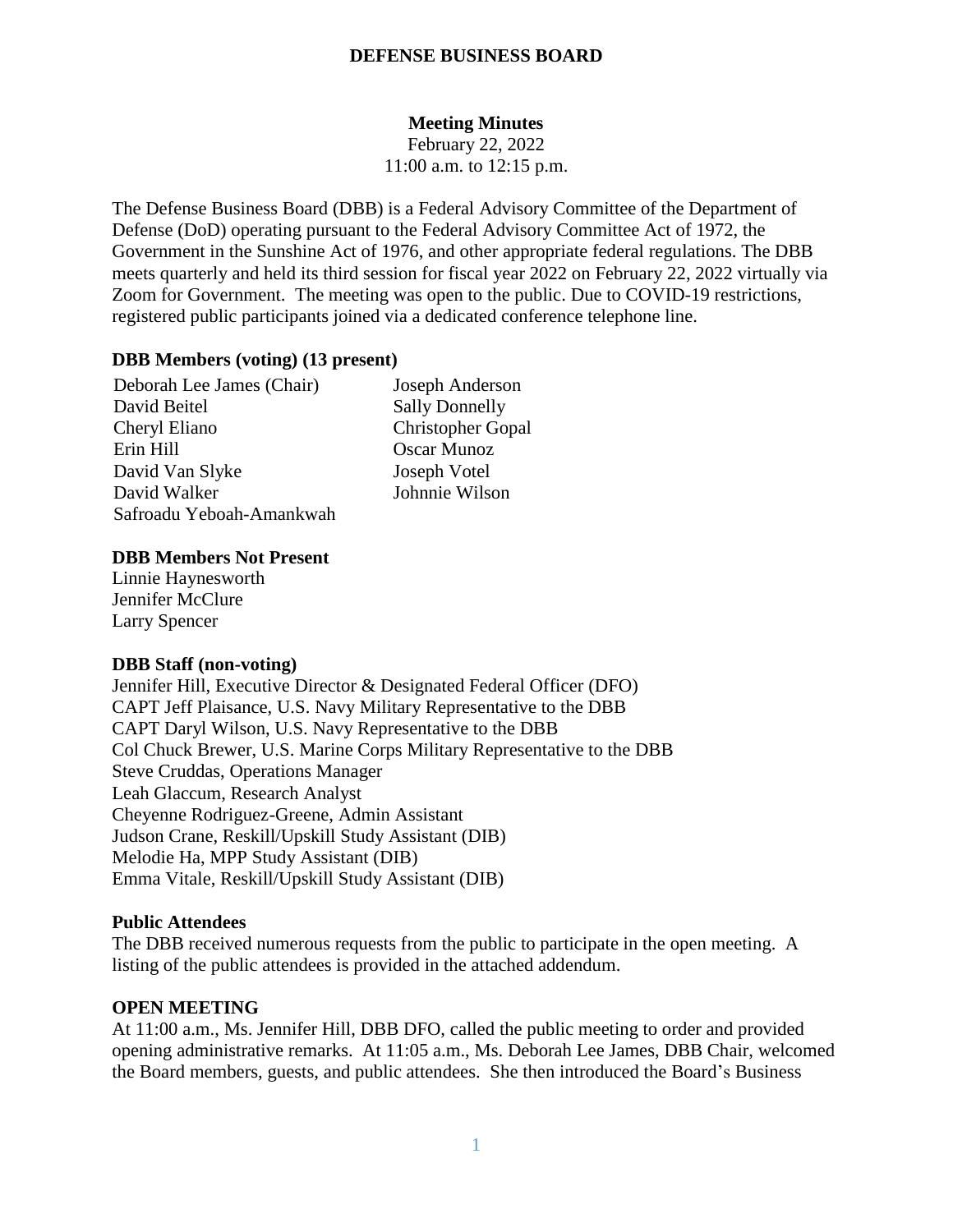## **DEFENSE BUSINESS BOARD**

Transformation Advisory Subcommittee Chair, Mr. Joseph Anderson, to present the subcommittee's study on the Assessment of the DoD Mentor Protégé Program (MPP).

Mr. Anderson, and the other subcommittee members, Ms. Erin Hill and Ms. Sally Donnelly, discussed the study's overall effectiveness, performance metrics, and forms of assistance. They presented their evaluation of the MPP as an important program for DoD that has a positive impact on the protégés, but has challenges that have constrained its impact. They also presented six challenges and corresponding recommendations to improve the program:

Challenges:

- 1. Decline of small business suppliers serving as mentors;
- 2. Hard to assess the MPP because of inadequate metrics;
- 3. No single person or department within DoD is charged with addressing the decrease in number of small business suppliers;
- 4. Standard mentor protégé agreement is only two years;
- 5. Lack of marketing and communications strategy; and
- 6. Lack of permanency of MPP.

Recommendations:

- 1. Increase participation of mentors and protégés through incentives;
- 2. Enhance metrics and data capture tools;
- 3. Consolidate oversight of the MPP within DoD;
- 4. Extend the MPA to a three-year period with further extension options;
- 5. Implement a robust marketing and communications strategy;
- 6. Remove the pilot status of the MPP and make it permanent.

Following the study presentation Ms. James asked for questions or comments from Board members. Oscar Munoz suggested including in the report a "success story" from one of the small business protégé's to show the value to DoD. Mr. Munoz asked if any of the small businesses reported an inability to scale the breadth, size, or scope of what the DoD does? Ms. Erin Hill explained that most small businesses don't have these capabilities without the benefit of the MPP to be suppliers to DoD.

Dave Van Slyke noted that the report referenced an early GAO study on the MPP which showed concerns that the DoD lacks performance metrics or goals, but didn't see what DoD hopes to get out of the program besides the broad goal of a stronger defense industrial base. Did you find that DoD had any more specific data in terms of the benefits as a result of the program? Mr. Anderson replied that other small business activities in DoD are incorporating performance metrics. The current leadership to the team understands the problem and expects to have something rolled out in the next few weeks. Mr. Van Slyke proposed that this study outline the desired outcomes for different DoD components and identify those metrics (i.e. less lock in, lower cost, greater supplier diversity, etc.).

Chris Gopal asked, "In terms of data, small companies/businesses, if embedded into defense industrial base, are the most vulnerable to data hacking and cybercrime. Has anyone brought that up?" Sally Donnelly said this was noted as an undercurrent. The study shows a need to have a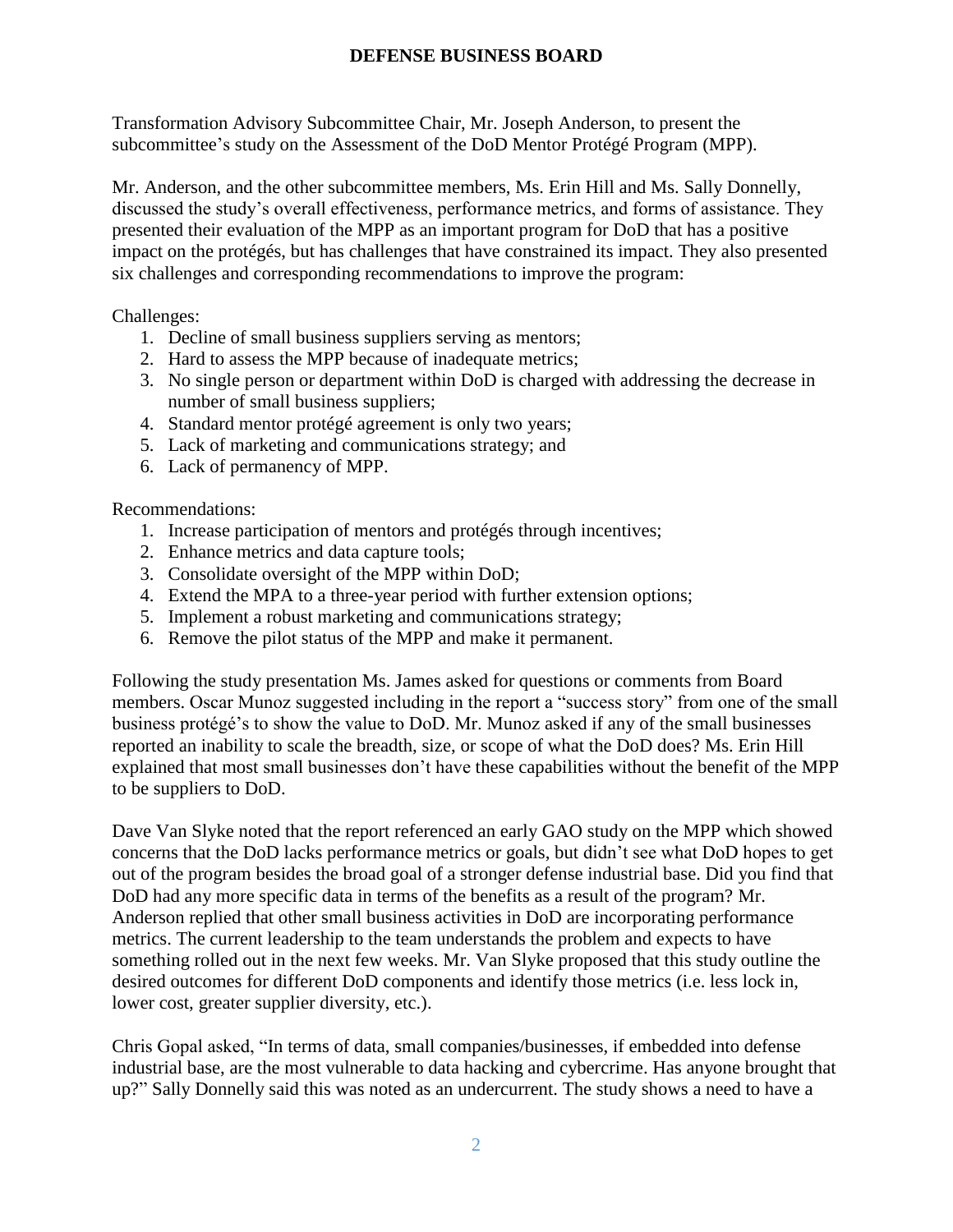## **DEFENSE BUSINESS BOARD**

good data backbone, to understand the program, and help small companies become more data aware and secure.

Ms. James asked Mr. Anderson about overlaps he saw from his experience in the auto industry measuring success and key metrics. He had never heard of the MPP and said although companies may have quality and certifications that DoD requires and needs, the integration is not there. There are programs that can help DoD enhance what it's doing such as the interaction between the Department of Commerce's Minority Business Development Agency and the SBA.

Mr. Beitel asked, "In terms of the incentive structure that you call out in addition to joint venture lists request for proposal award points—do you feel like the RFP award points are a meaningful enough incentive to drive mentors to join the program? Or do you need others?" Ms. Erin Hill confirmed that mentors said they fight for every award point. DoD needs to figure out what are the incentives they want to try and over what period of time, to see what is most successful.

Mr. Beitel also noted that staffing levels for the program have dropped quite a bit. Are there observations on key roles that you might highlight, in terms of marketing, communications, or business development roles? Sally Donnelly replied that would be in discussion with current head of the program.

Ms. James suggested that since this study was requested by Congress, consider a call out section that are must-do actions by Congress. i.e. if it's not going to be a pilot program anymore and will be permanent.

Ms. James then asked for questions or comments from the public. Ms. Gayna Malcolm-Packnett commented, "I'm a program manager for the Army's MPP. I wanted to note that in the slide, there are actually 5 agencies, not 2. And in regard to the cyber concern, DoD has a program called Project Spectrum that takes all of the small businesses in MPP and puts them through a cybersecurity program to give training for that." There were no other public questions or comments offered.

Ms. James called for further deliberation. With there being none, she received a motion from Board member Mr. Munoz to accept the study's findings and recommendations as presented and with adjustments offered during deliberations. Board member Chris Gopal seconded the motion. Ms. James called for a voice vote and the motion was passed unanimously. Ms. James provided closing remarks and Jennifer Hill adjourned the meeting at 12:15 p.m.

A copy of the task group's presentation and the Board's approved recommendations may be found on the Board's website at [https://dbb.defense.gov/Meetings/Meeting-February-22-2022/.](https://dbb.defense.gov/Meetings/Meeting-February-22-2022/)

By my signature, certified to be accurate and complete.

Delarchtee James

Deborah Lee James Chair, Defense Business Board